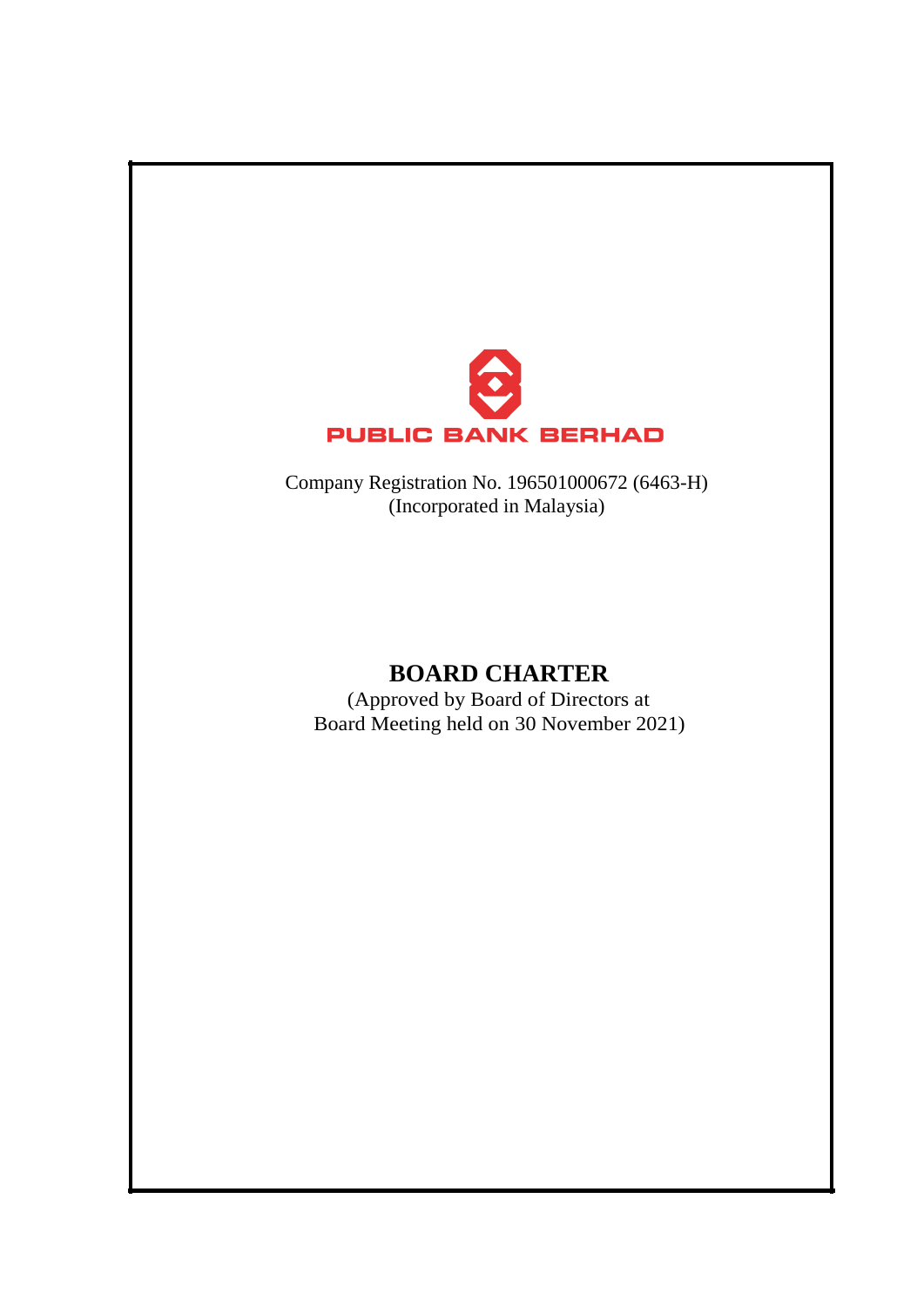# **Contents**

| 1.  |                                                |                                                   |
|-----|------------------------------------------------|---------------------------------------------------|
| 2.  |                                                |                                                   |
| 3.  |                                                |                                                   |
|     | 3.1<br>3.2<br>3.3                              |                                                   |
| 4.  |                                                |                                                   |
| 5.  |                                                |                                                   |
|     | 5.1<br>5.2                                     |                                                   |
| 6.  |                                                |                                                   |
| 7.  |                                                |                                                   |
| 8.  | Roles of Chairman, Chief Executive Officer and |                                                   |
|     | 8.1<br>8.2<br>8.3<br>8.4                       | Separation of Roles of Non-Executive Chairman and |
| 9.  |                                                |                                                   |
| 10. |                                                |                                                   |
|     | 10.1<br>10.2<br>10.3<br>10.4<br>10.5           |                                                   |
| 11. |                                                |                                                   |
| 12. |                                                |                                                   |
|     | 12.1<br>12.2<br>12.3                           |                                                   |
| 13. |                                                |                                                   |
| 14. |                                                |                                                   |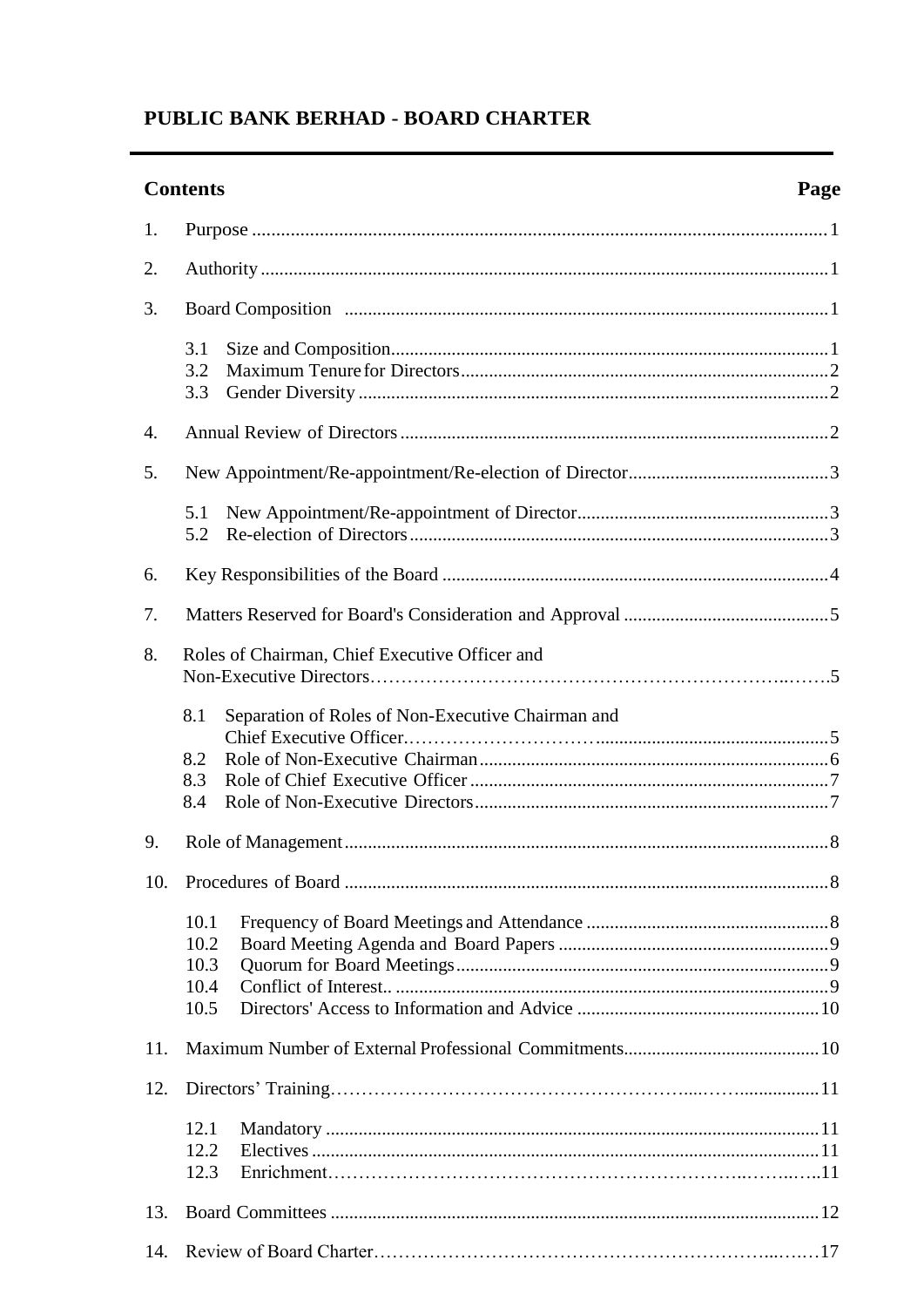## <span id="page-2-0"></span>**1. Purpose**

The Board Charter sets out the roles, and responsibilities of the Board, Board Committees, individual Directors and Management in upholding sound corporate governance standards and practices. The Board Charter reflects the procedures of the Board and matters reserved for the Board's consideration and approval.

## <span id="page-2-1"></span>**2. Authority**

The Board derives its authority to act from the Constitution of the Company and the laws and regulations governing banks/companies in Malaysia.

## <span id="page-2-2"></span>**3. Board Composition**

3.1 Size and Composition

Until otherwise determined by a general meeting, the number of Directors shall not be less than 5 or more than 18.

The Chairman of the Board must not be an executive, and must not have served as a Chief Executive Officer (CEO) in the past five years.

The Board must have a majority of Independent Directors.

No person shall be appointed as a Director on the Board if the person is an "active politician". A person is considered an "active politician" if he/she is a member of any national or state legislative body, or who is an officer bearer of, or holds any similar office or position in a political party.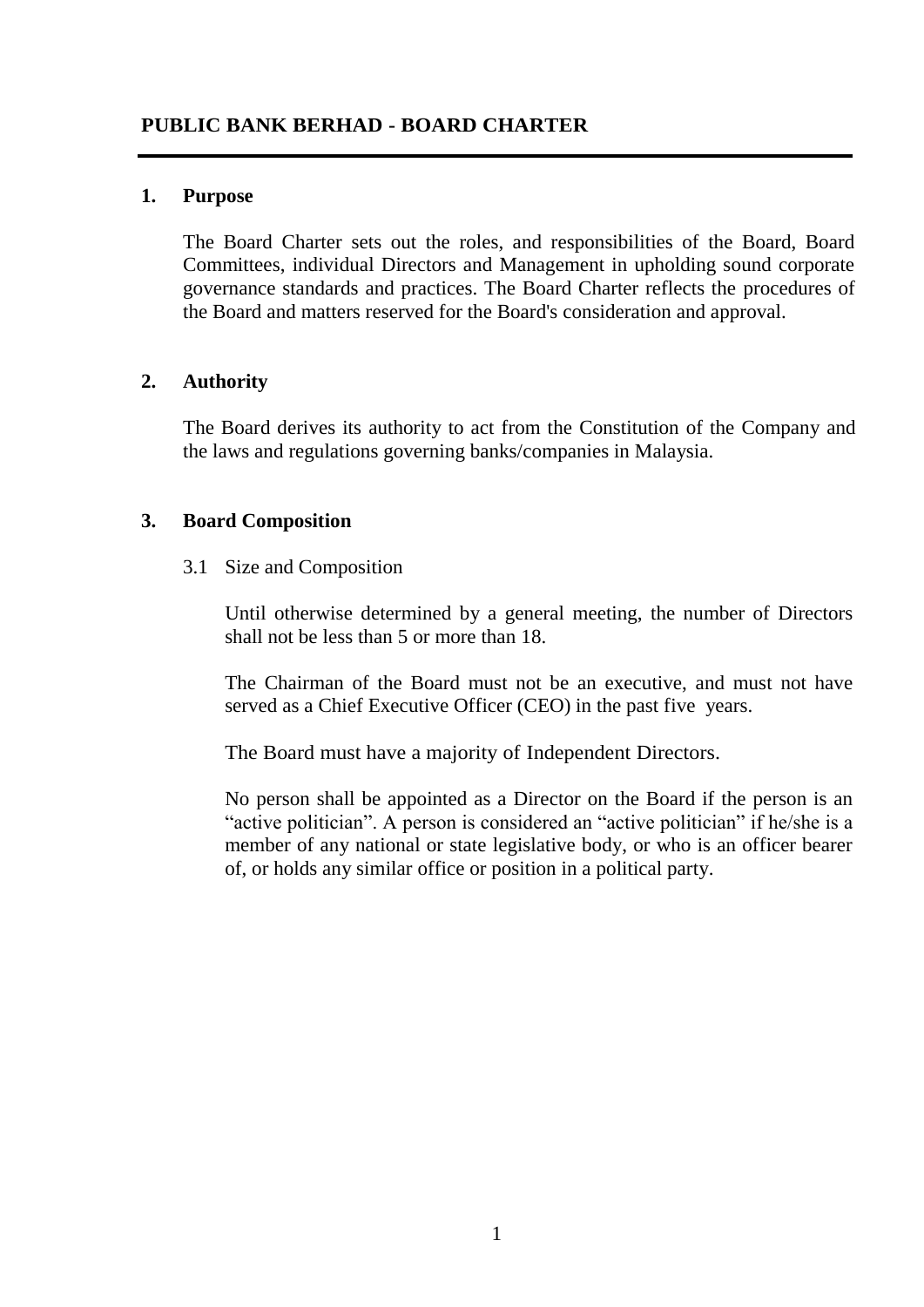## 3.2 Maximum Tenure for Directors

- i. There shall be no limit on the tenure of the following on the Board:
	- Founder, Chairman Emeritus, Director and Adviser
	- Chairman
	- Managing Director/CEO
- ii. The maximum tenure of an Independent Non-Executive Director shall be a cumulative term of 9 years.

Upon reaching such maximum tenure, the Independent Non-Executive Director may continue to serve on the Board but shall be re-designated as a Non-Independent Non-Executive Director.

- iii. The maximum tenure of a Non-Executive Director shall be a cumulative term of 15 years.
- 3.3 Gender Diversity

The Board shall comprise at least 30% women directors to provide the Board with gender diversity.

## <span id="page-3-0"></span>**4. Annual Review of Directors**

The Board conducts an annual assessment of the performance of each Director. The results of the review of individual Directors will be taken into account by the Board in determining its assessment of the Directors to stand for re-election at the next annual general meeting.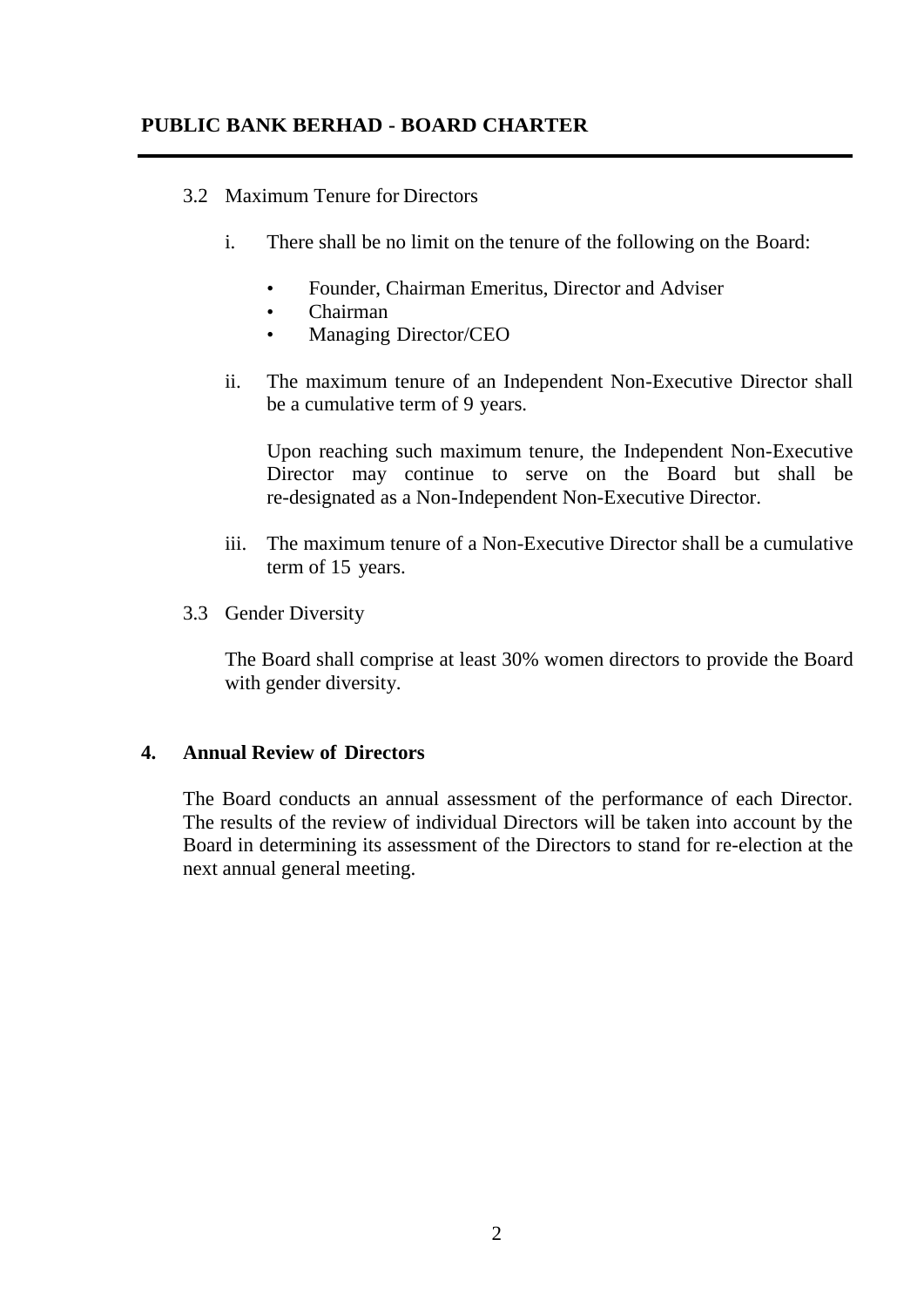## <span id="page-4-0"></span>**5. New Appointment/Re-appointment/Re-election of Director**

- 5.1 New Appointment/Re-appointment of Director
	- The proposed appointment of a new Director is subject to the approval of Bank Negara Malaysia (BNM), and the term of appointment shall be as specified by BNM in its approval.
	- The Nomination and Remuneration Committee is responsible for assessing the candidate(s) for proposed directorship and proposed Board Committee membership and thereupon submitting their recommendation to the Board for decision.
	- The proposed re-appointment of a Director, upon expiry of his/her current term of appointment as approved by BNM, is subject to the approval of BNM.
	- The Nomination and Remuneration Committee is responsible for assessing the performance of Directors whose current term of appointment as approved by BNM is due to expire, and submitting their recommendation to the Board for decision on the submission of application to BNM for the proposed re-appointment of the Director concerned.
- 5.2 Re-election of Directors

The Constitution of the Bank provides that at every annual general meeting of the Bank, one-third of Directors for the time being and those appointed during the financial year shall retire from office and shall be eligible for reelection. The Constitution further provides that all Directors shall retire from office once at least in each 3 years but shall be eligible for re-election.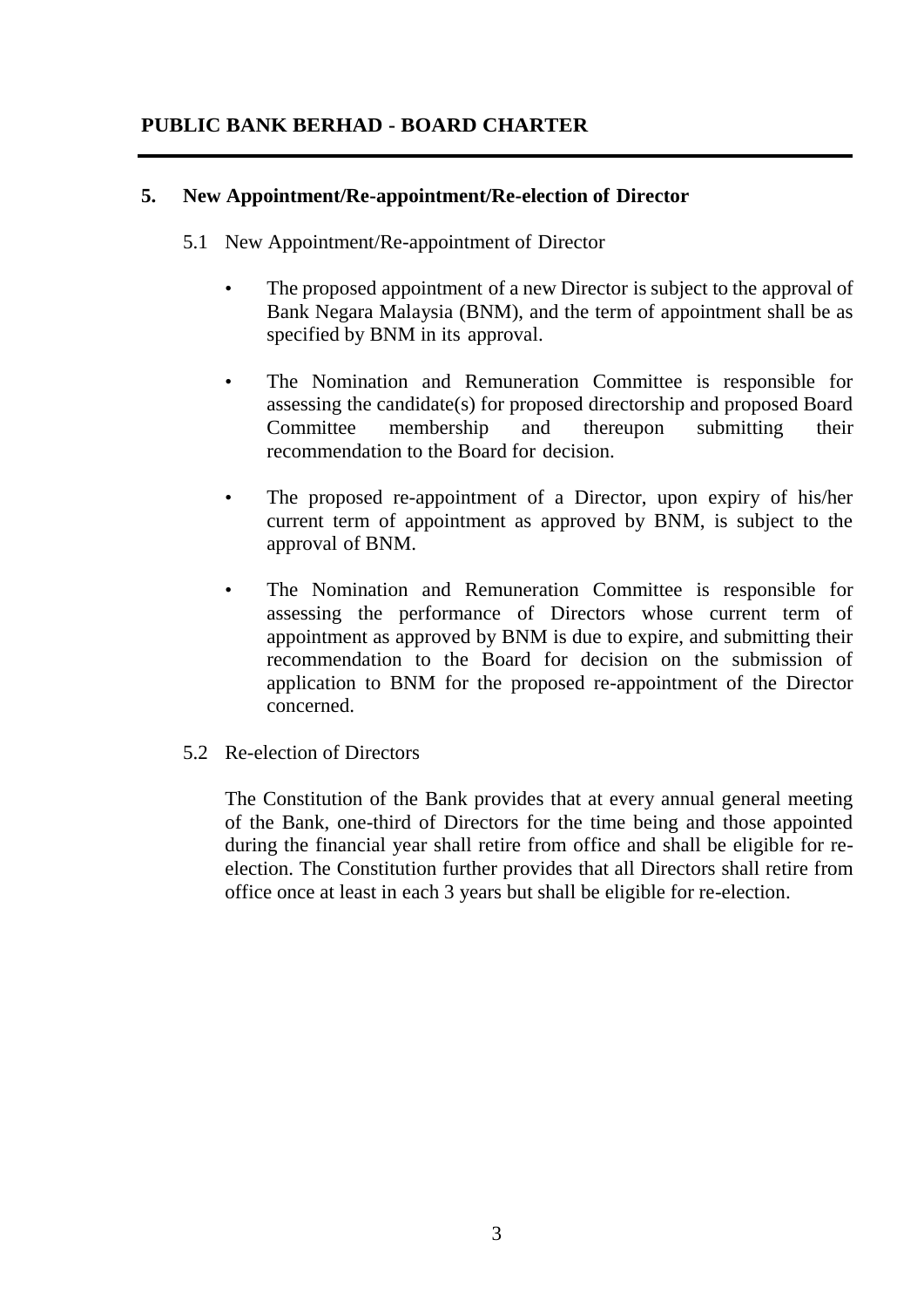## <span id="page-5-0"></span>**6. Key Responsibilities of the Board**

The key responsibilities of the Board include but are not limited to the following:

- Approving the Bank's risk appetite, annual business plans, and the medium-term and long-term strategic plans.
- Approving the Bank's annual budget and carrying out periodic review of the achievements by the various operating divisions against their respective business targets.
- Prescribing the minimum standards and establishing policies on the management of credit risks and other key areas of the Bank's operations.
- Overseeing the Bank's business operations and financial performance.
- Overseeing the implementation of the Bank's governance framework and ensuring that the operating infrastructure, systems of internal control, systems for risk identification and management, financial and operational controls, are in place and properly implemented.
- Overseeing the selection, performance, remuneration and succession plans of the CEO, control function Heads and other members of Senior Management, such that the Board is satisfied with the collective competence of Senior Management to effectively lead the operations of theBank.
- Promoting, together with Senior Management, a sound corporate culture within the Bank which reinforces ethical, prudent and professional behaviour including fostering a strong compliance culture within the Bank.
- Ensuring that the culture of accountability; transparency; integrity; professionalism and responsible conduct is consistently adhered to in the Bank.
- Promoting sustainability through appropriate environment, social and governance considerations in the Bank's business strategies.
- Overseeing and approving the recovery and resolution as well as business continuity plans for the Bank to restore its financial strength, and maintain or preserve critical operations and critical services when it comes under stress.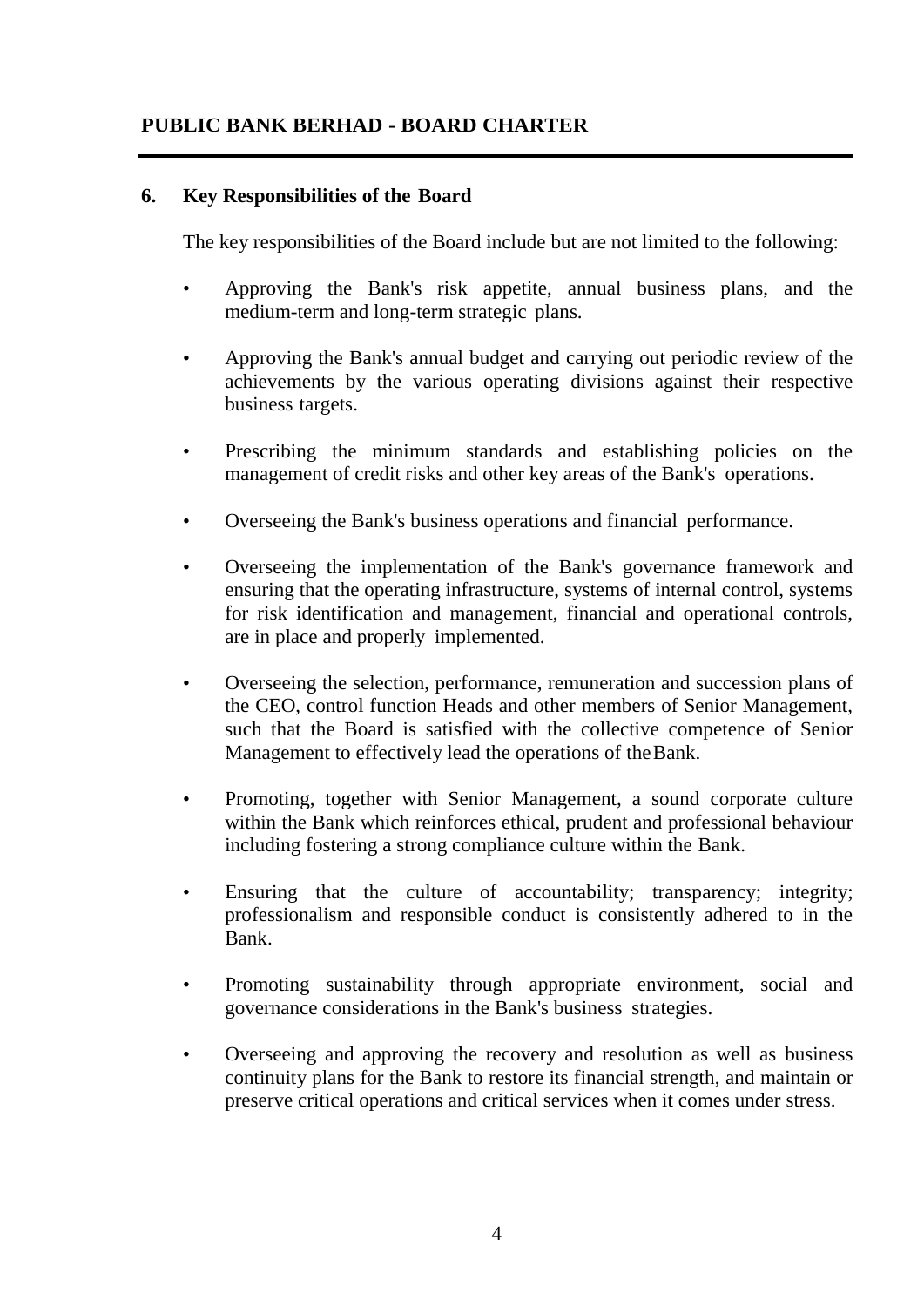- Promote timely and effective communication between the Bank and BNM on matters affecting or that may affect the safety and soundness of the Bank.
- Undertaking various functions and responsibilities as specified in the policy documents and directives issued by BNM or other regulatory authorities from time to time.

## <span id="page-6-0"></span>**7. Matters Reserved for Board's Consideration and Approval**

The Board reserves for its consideration and approval significant matters such as the following:

- Approval of financial statements
- Declaration of dividends
- Risk appetite setting
- Short-term and medium-term business plans
- Annual budget
- Governance structure for implementation of Internal Capital Adequacy Assessment Process (ICAAP) and Public Bank Group ICAAP Framework
- Capital management plan
- Issuance of debt instruments
- Credit policy
- Material acquisitions and disposals of assets not in the ordinary course of business.
- Appointment of Directors, CEO, Deputy CEO, and other key responsible persons
- Appointment of Board Committee Members

## **8. Roles of Chairman, CEO and Non-Executive Directors**

## 8.1 Separation of Roles of Non-Executive Chairman and CEO

The roles and responsibilities of the Non-Executive Chairman are distinct and separate from the duties and responsibilities of the CEO. This segregation between the duties of the Non-Executive Chairman and the CEO ensures an appropriate balance of role, responsibility and accountability at Board level.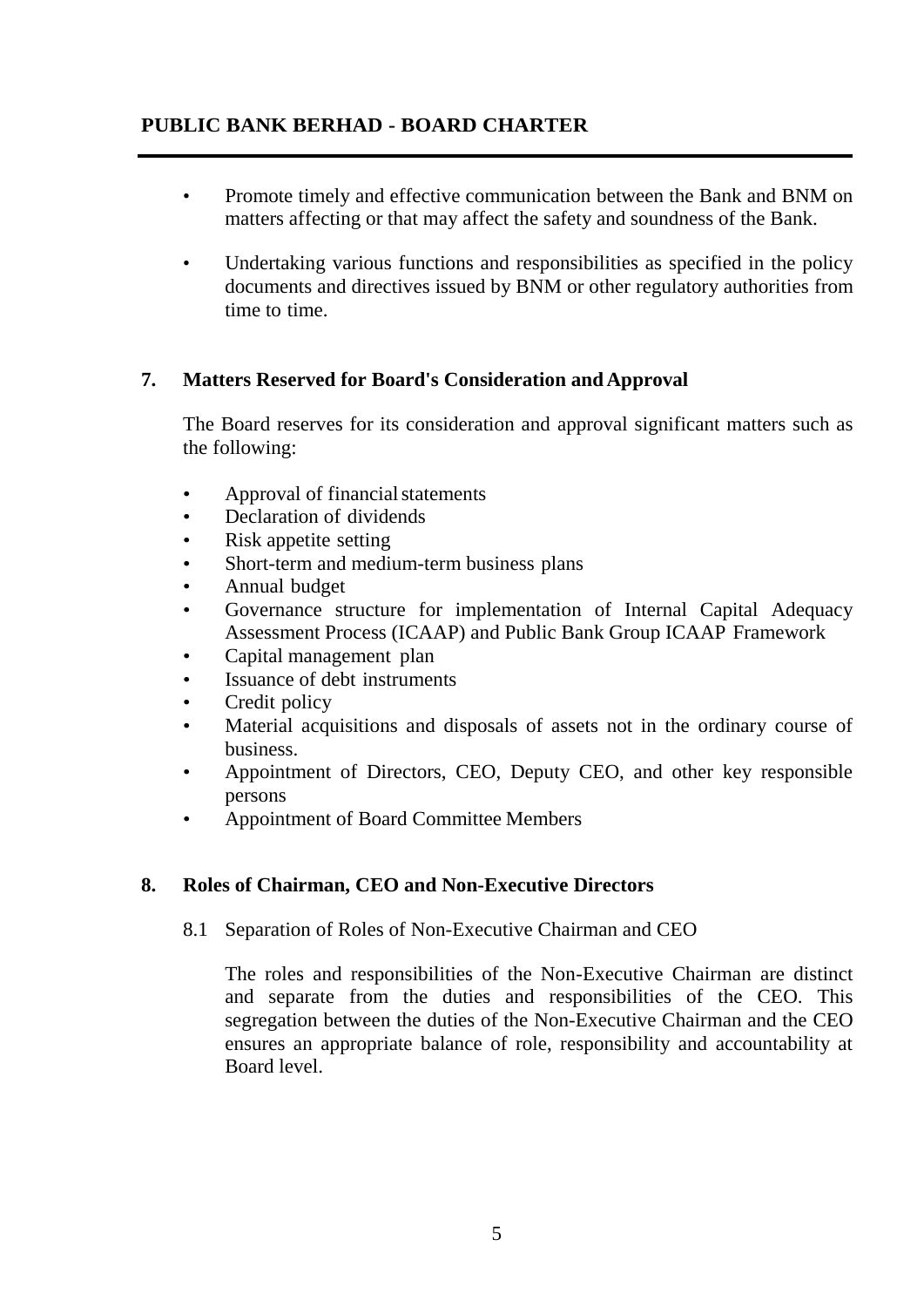## <span id="page-7-0"></span>8.2 Role of Non-Executive Chairman

The role of the Non-Executive Chairman includes but is not limited to the following:

- Leading the Board in the adoption and implementation of good corporate governance practices in the Bank.
- Ensuring the smooth functioning of the Board and inculcating positive culture in theBoard.
- Ensuring that procedures and processes are in place to facilitate effective conduct of business by the Board.
- Ensuring that decisions are taken on a sound and well-informed basis, including by ensuring that all strategic and critical issues are considered by the Board, and that Directors receive the relevant information on a timely basis.
- Encouraging healthy discussion and ensuring that dissenting views can be freely expressed and discussed.
- Providing leadership to the Board and is responsible for the developmental needs of the Board.
- Providing support and guidance to Senior Management Officers to help facilitate management succession planning.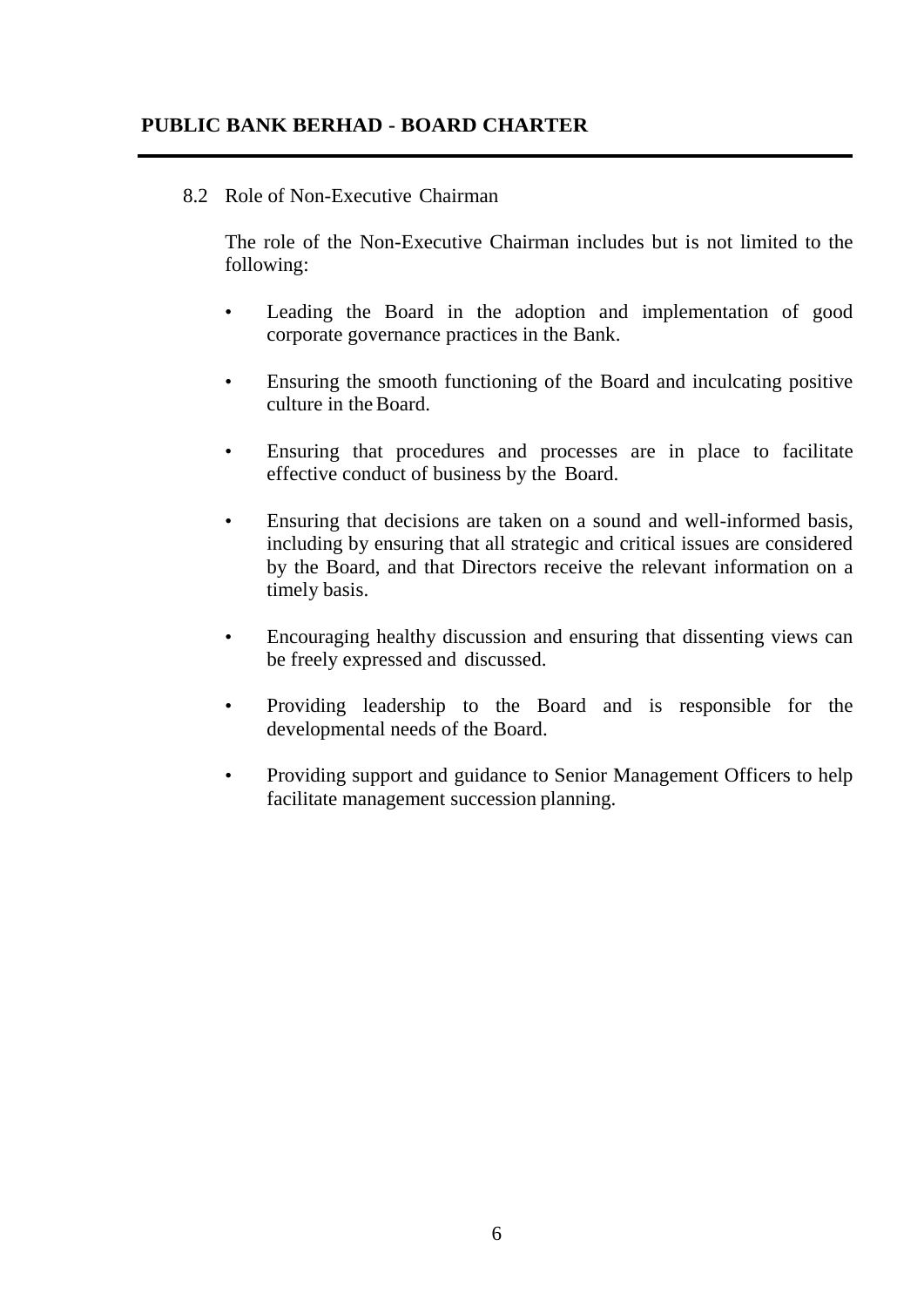## 8.3 Role of CEO

The role of the CEO includes but is not limited to the following:

- Developing the business direction and strategies of the Bank.
- Ensuring that the Bank's business strategies and policies are effectively implemented.
- Ensuring that Board decisions and policies set by the Board are implemented effectively.
- Providing the direction for the implementation of short and long-term business plans.
- Providing strong leadership ie. effectively communicating a vision, management philosophy and business strategy toemployees.
- Keeping the Board well informed of salient aspects and issues concerning the Bank's operations and ensuring that adequate management reports are submitted to Board members.
- Responsible for the effective management of the Bank's day-to-day operations.
- 8.4 Role of Non-Executive Directors

The role of the Non-Executive Directors includes but is not limited to the following:

- Providing independent and objective views (in the case of Non-Executive Directors who are Independent Non-Executive Directors), assessment and suggestions in deliberations of the Board.
- Mitigating any possible conflict of interest between the decision-making process and day-to-day management of the Bank.
- Constructively challenging and contributing to the development of the business strategies and direction of the Bank.
- Ensuring that there are adequate systems, controls and check and balance to safeguard the interests of the Bank and all stakeholders.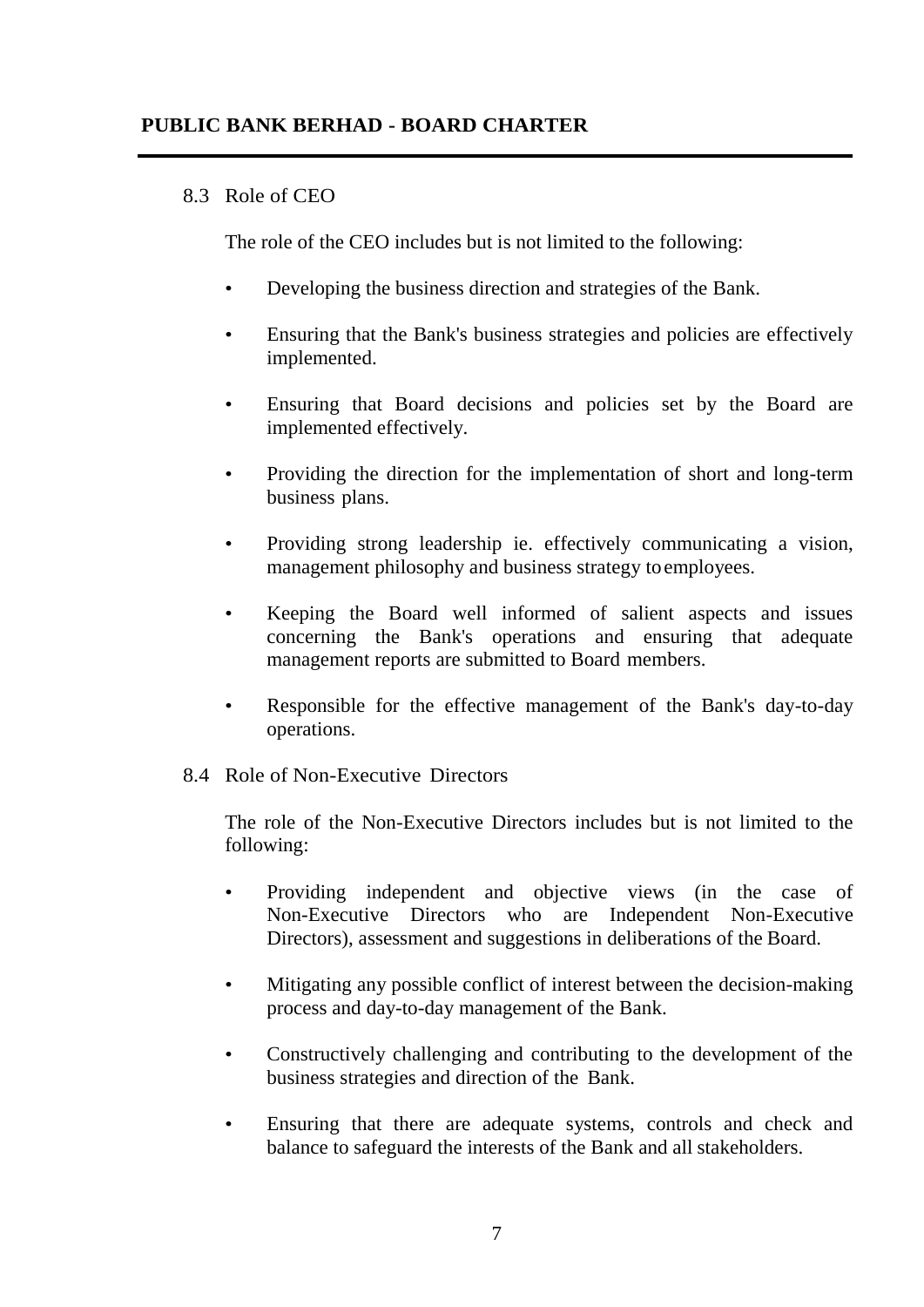## **9. Role of Management**

The role of the Management includes but is not limited to the following:

- Implementing the business and risk strategies, remuneration policy, succession planning and other policies in accordance with the direction given by the Board.
- Establishing a management structure that promotes accountability and transparency throughout the Bank's operations and preserves the effectiveness and independence of control functions.
- Ensuring that the day-to-day management of the Bank's activities is in compliance with all regulatory requirements and consistent with the risk strategy, including the risk appetite, and policies approved by the Board.
- Undertaking various functions and responsibilities as specified in the policy document and directives issued by BNM or other regulatory authorities from time to time.

## <span id="page-9-0"></span>**10. Procedures ofBoard**

10.1 Frequency of Board Meetings and Attendance

The Board holds regular meetings of no less than 16 times a year. In addition to monthly Board meetings, the Board also meets as soon as the Bank's quarterly and annual results are finalised in order to review and approve the results for submission to BNM. Special Board meetings may be convened as and when necessary to consider urgent proposals or matters that require the Board's expeditious review or consideration.

A Director must attend at least 75% of the Board meetings held in each financial year, and must not appoint another person to attend or participate in a Board meeting on his/her behalf.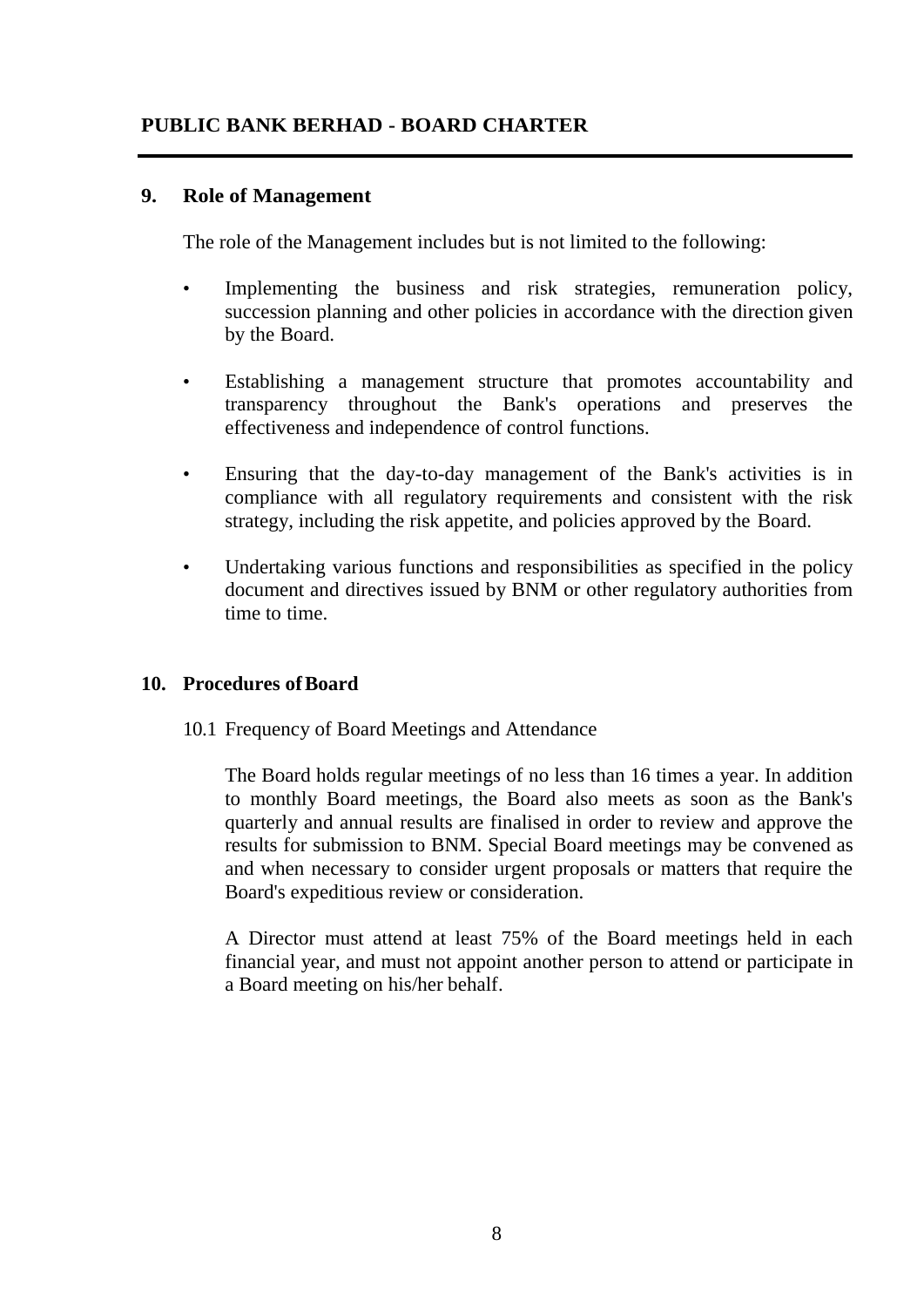## 10.2 Board Meeting Agenda and Board Papers

To facilitate productive and meaningful deliberations, the proceedings of the Board meetings are conducted in accordance with a structured agenda. The agenda together with comprehensive management reports and proposal papers are furnished to the Directors at least 7 days before the Board meeting. This is to allow time for the Directors to review the Board papers and to facilitate full discussion at the Board meeting. There is a process in place for Non-Executive Directors to seek clarifications or obtain details concerning the Board agenda papers from the Management or the Company Secretary or if they deem necessary to take independent professional advice at the Company's expenses. Confidential papers or urgent proposals are presented and tabled at the Board meetings under supplemental agenda.

10.3 Quorum for Board Meetings

Pursuant to Paragraph 9.5 of BNM Policy Document on Corporate Governance, the quorum for Board meetings shall be at least half the number of the Board members.

10.4 Conflict of Interest

Section 58 of the Financial Services Act 2013 requires a Director to disclose to the Board the nature and extent of his/her interest in a material transaction or material arrangement, and, if such material transaction or material arrangement is being deliberated during a Board meeting, to be absent from the meeting during such deliberations.

For the purpose of Section 58(4) of the Financial Services Act 2013:

• An existing or proposed transaction or arrangement will be considered material if it is one which a Director is required to declare under Section 221 of the Companies Act 2016, unless the Director or any person linked to him/her cannot reasonably be expected to derive a benefit or suffer a detriment from the transaction or arrangement in a way that will place the Director in a position of conflict; and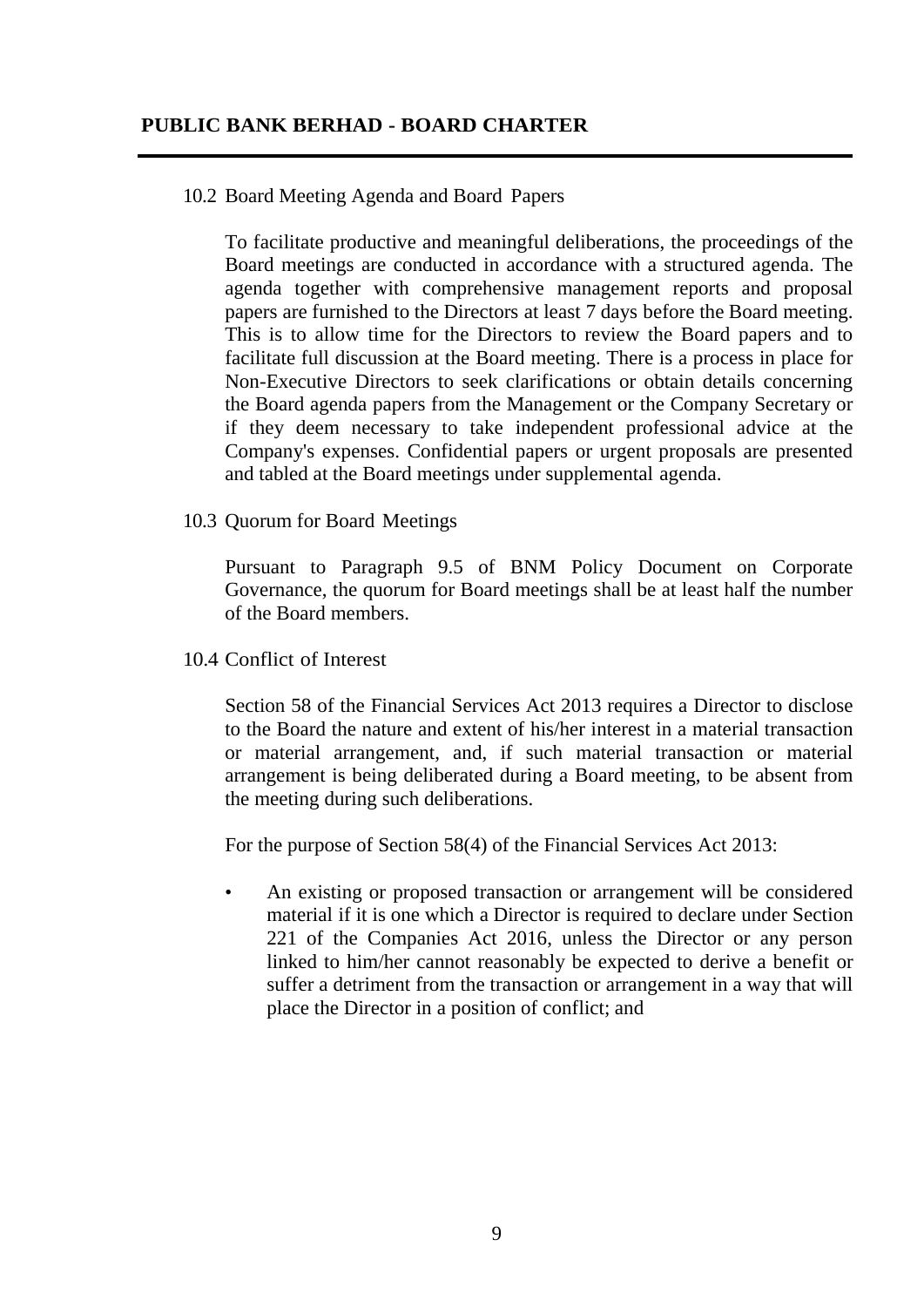- An interested Director must make the disclosure by way of written notice to all members of the Board and the Company Secretary:
	- i. As soon as practicable after being aware of his/her interest in the material transaction or arrangement; and
	- ii. If the material transaction or arrangement is being deliberated at a Board meeting, before the commencement of that deliberation.

The Directors have a duty to declare immediately to the Board should they be interested in any transaction to be entered into directly or indirectly by the Bank. An interested Director is required to abstain from deliberations and decisions of the Board on the transaction and he/she does not exercise any influence over the Board in respect of the transaction. In the event a corporate proposal is required to be approved by shareholders, interested Directors are required to abstain from voting in respect of their shareholdings in the Bank on the resolutions pertaining to the corporate proposal, and will further undertake to ensure that persons connected to them similarly abstain from voting on the resolutions.

10.5 Directors' Access to Information and Advice

The Directors have direct access to the Senior Management and have unrestricted and immediate access to any information relating to the Bank's business and affairs in the discharge of their duties.

The Directors may request to be furnished with additional information or clarification from the Management, particularly in respect of complex and technical issues tabled to the Board.

## **11. Maximum Number of External Professional Commitments**

Directors must not hold more than an aggregate of 5 directorships in listed companies in Malaysia and overseas, and must not hold more than an aggregate of 15 directorships/positions in non-public listed companies and non-profit organisations in Malaysia and offshore/overseas.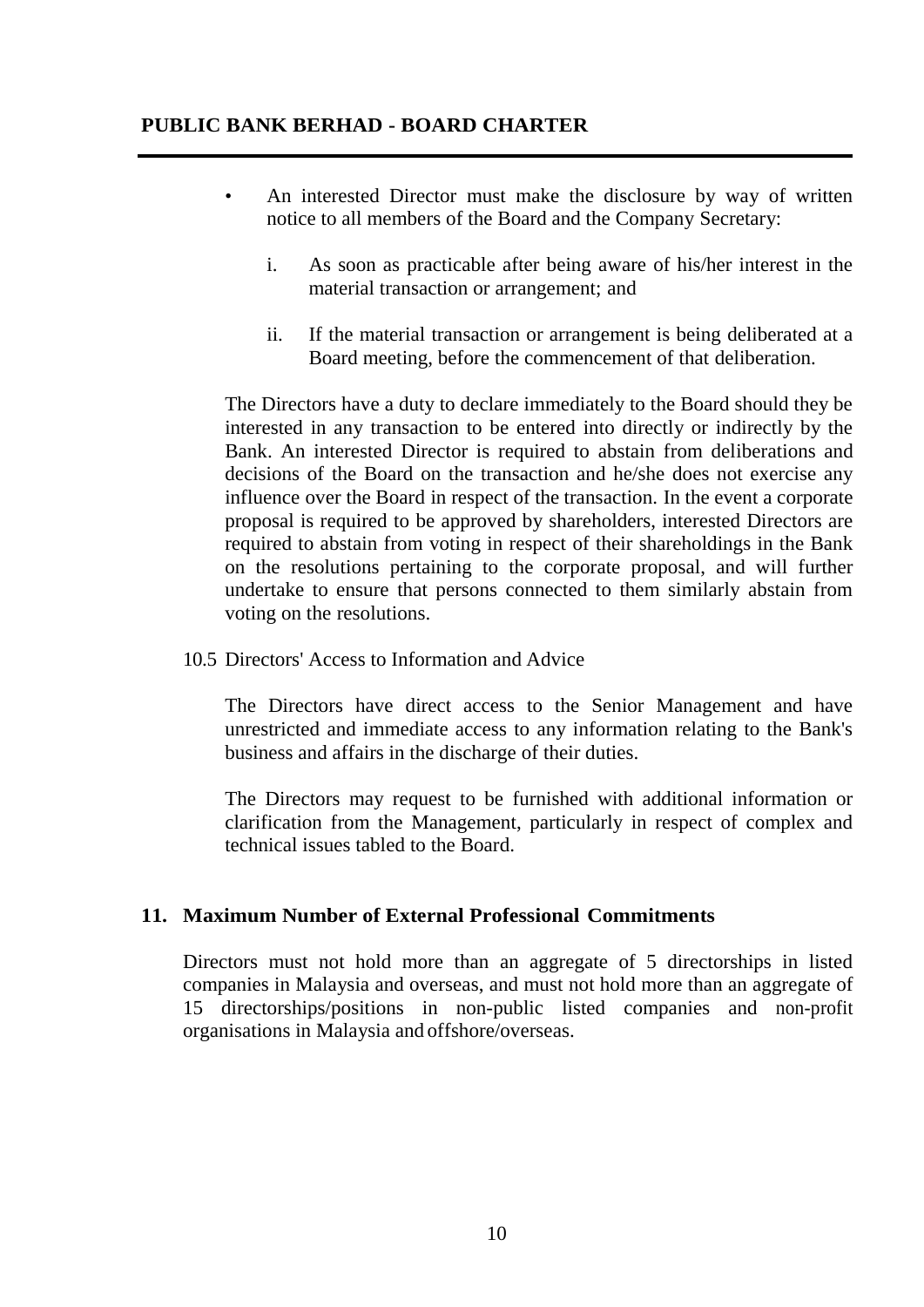## **12. Directors' Training**

#### 12.1 Mandatory

Pursuant to the Bursa Malaysia Main Market Listing Requirements, a newly appointed Director is required to attend the Mandatory Accreditation Programme within 4 months of his/her appointment.

New Directors are to participate in induction programmes which allow the new Directors to meet with the CEO/Senior Management staff and be accustomed with the Bank's governance framework, financial management and business operations.

Financial Institutions Directors' Education (FIDE) Core Programme shall be the core training for Directors.

Additionally, all newly appointed Directors are also required to complete the Islamic Finance for Board Programme within 2 years of their appointment.

#### 12.2 Electives

Upon completion of the FIDE Core Programme, Directors are eligible to attend FIDE Elective programmes that focus on Board Committees, technical and advanced governance issues.

#### 12.3 Enrichment

To keep abreast with the developments in the marketplace, Directors will be provided with opportunities to attend public programmes or seminars on areas related to their functions/roles and for continuous development.

Directors may request that training programmes on specific subjects be arranged in order to facilitate them to discharge their duties effectively.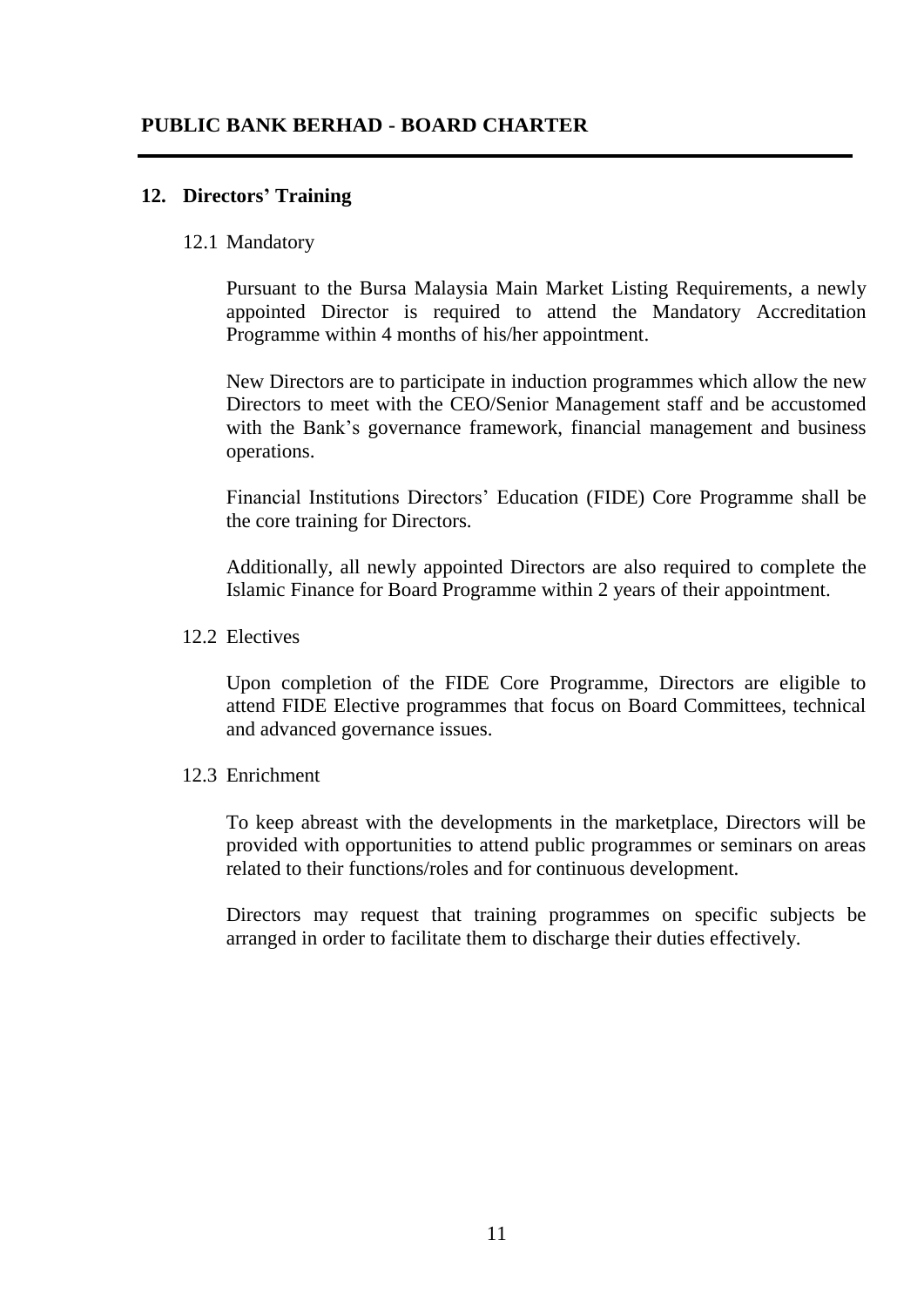#### **13. Board Committees**

The Board has established the following Board Committees to support the Board in carrying out its functions:

- Nomination and Remuneration Committee
- Audit Committee
- Risk Management Committee
- Compliance Committee
- Credit Risk Management Committee

The roles and responsibilities of the Board Committees, as well as authority delegated by the Board to these Committees, are reviewed from time to time to ensure that they remain relevant and are up-to-date.

As part of the integrated risk management initiatives, the Board is informed of the decisions and salient issues deliberated by the Board Committees by the Chairmen of the Board Committees and also through minutes of these Board Committees.

The key responsibilities of the Board Committees include but are not limited to the following:

• Nomination and Remuneration Committee

The Nomination and Remuneration Committee establishes the minimum requirements on the skills, knowledge, expertise, experience, qualifications and other core competencies of a Director and of the CEO and Deputy CEO.

The Nomination and Remuneration Committee assesses and recommends to the Board suitable persons for appointment as Directors, Board Committee Members, CEO, Deputy CEO and other key responsible persons (KRPs) as defined in the BNM Policy Document on Fit and Proper Criteria.

The Nomination and Remuneration Committee oversees the overall composition of the Board in terms of appropriate size, required mix of skills, experience and core competencies, and adequacy of balance between Executive Directors, Non-Executive Directors and Independent Directors through annual review.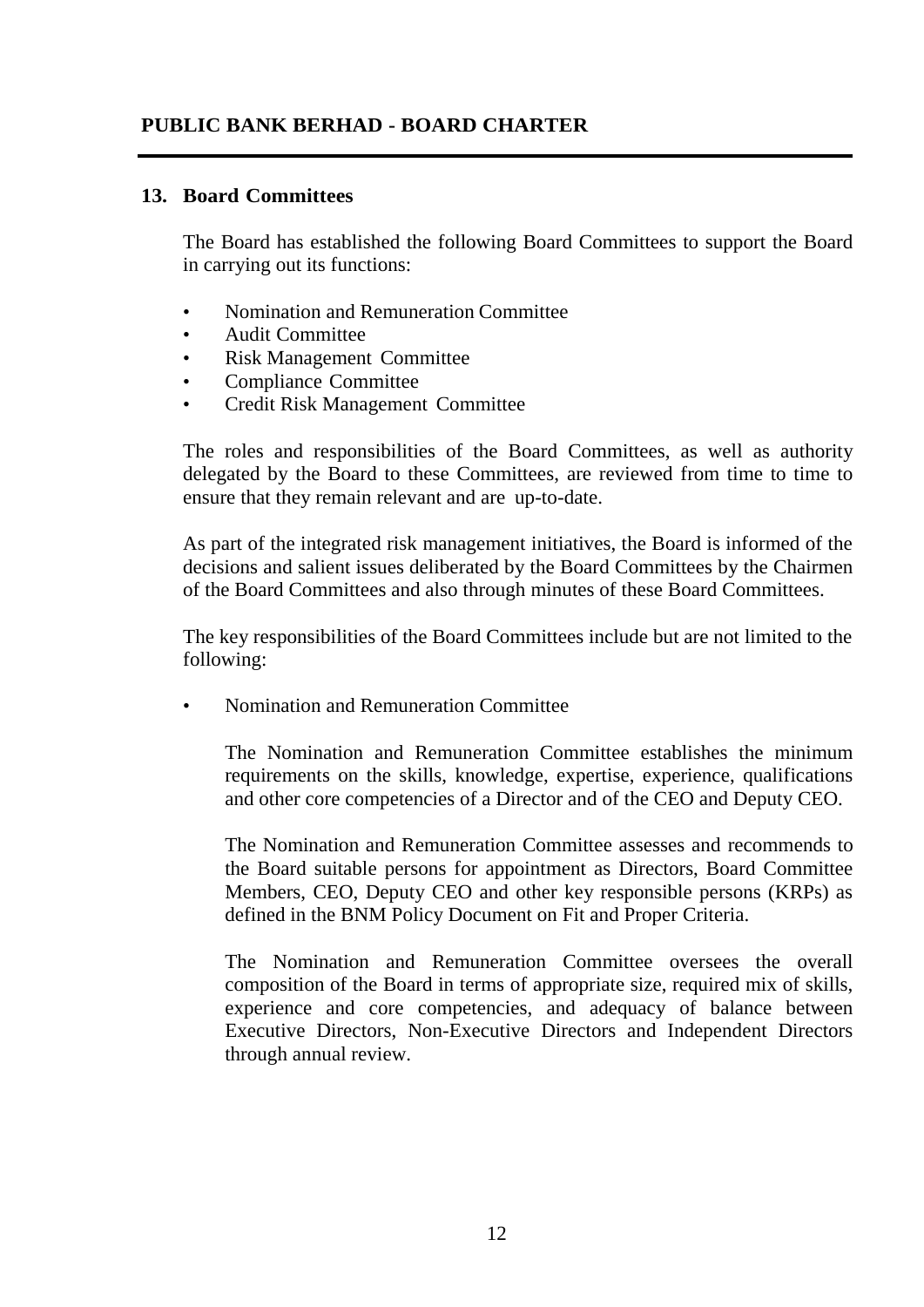It assesses, on an annual basis, that the Directors, the CEO, the Deputy CEO, the Company Secretary and other KRPs as defined in the BNM Policy Document on Fit and Proper Criteria are not disqualified under Section 59 of the Financial Services Act 2013 and that the Directors, the CEO, the Deputy CEO, the Company Secretary and other KRPs as defined in the BNM Policy Document on Fit and Proper Criteria continue to meet the fit and proper criteria as stated in the Financial Services Act 2013; BNM Policy Document on Fit and Proper Criteria and the Company's Fit and Proper Policy as approved by the Board.

It also ensures that all Directors receive appropriate continuous training programmes in order to broaden their perspectives and to keep abreast with developments in the market place and with changes in new statutory and regulatory requirements.

The Nomination and Remuneration Committee reviews periodically and recommends to the Board the remuneration system for Directors, CEO, Deputy CEO and other KRPs as defined in the BNM Policy Document on Fit and Proper Criteria to ensure that rewards are in line with the business risk strategy, corporate values and long term interest of the Bank.

The Nomination and Remuneration Committee also oversees the performance evaluation of the CEO, Deputy CEO and other KRPs as defined in the BNM Policy Document on Fit and Proper Criteria and recommends to the Board their promotions, specific adjustments in remuneration and/or reward payments if any, reflecting their contributions for the year; and which are competitive and consistent with the Bank's objectives, culture and strategy.

The Nomination and Remuneration Committee ensures that the level of remuneration for Non-Executive Directors is linked to their level of responsibilities undertaken and contributions to the effective functioning of the Board.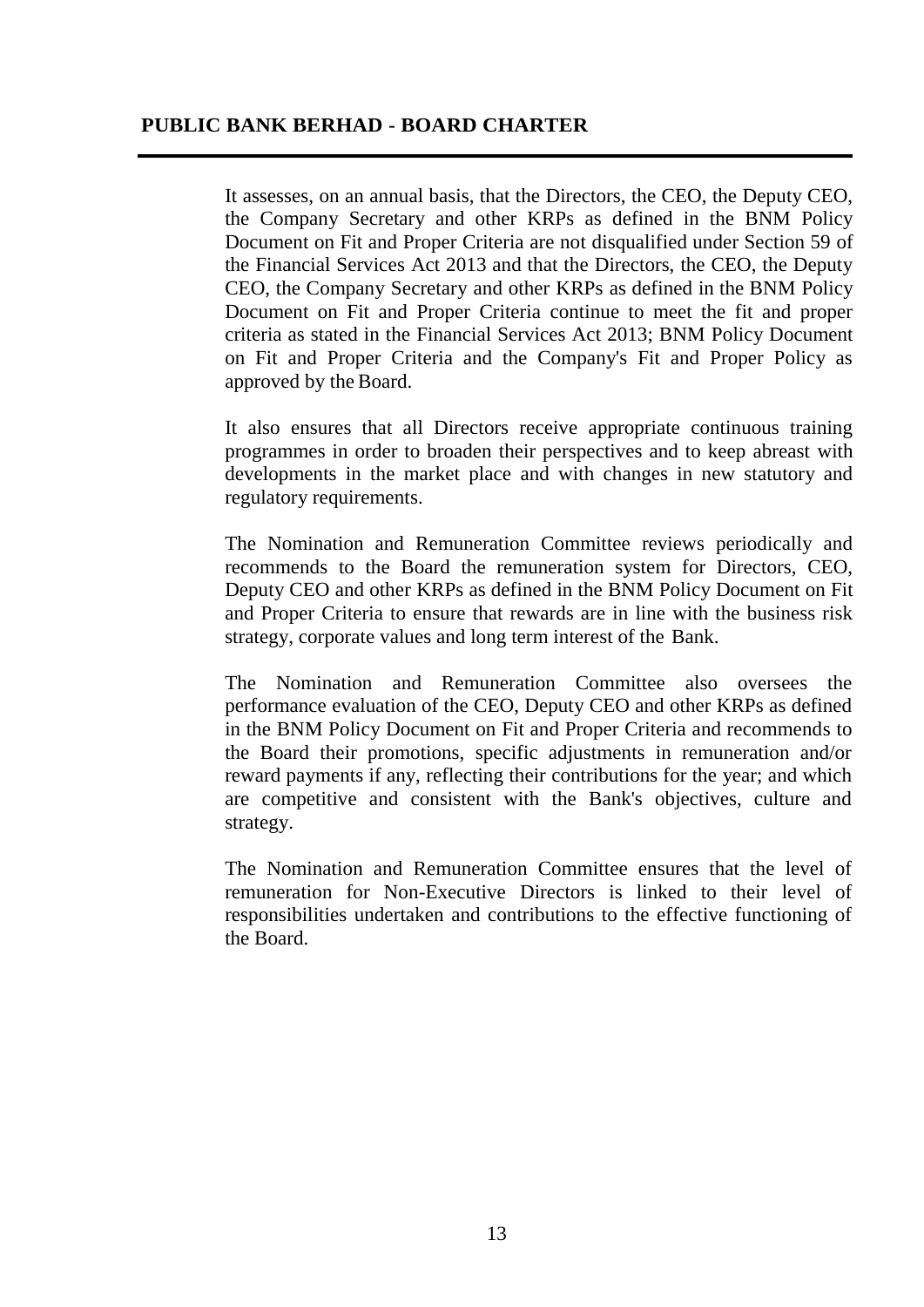## • Audit Committee

The Audit Committee reviews the adequacy and effectiveness of the risk management systems, internal controls, anti-corruption measures, whistle-blowing policy and governance processes implemented in the Bank and the Group.

The Audit Committee also reviews the adequacy of the scope, functions, competency and resources of Internal Audit Division and that it has the necessary authority to carry out its work.

It approves the annual audit plan, training plan and internal audit framework.

The Audit Committee reviews the External Auditor's audit plans, scope of its audit and their audit reports, including the External Auditor's evaluation of the system of internal controls.

It also reviews the internal and external audit reports to ensure that appropriate and adequate remedial actions are taken by Management to address and resolve the significant lapses in controls and procedures that are identified.

The Audit Committee reviews the quarterly and annual financial statements of the Bank and the Group for recommendation to the Board of Directors for approval, with particular focus on:

- changes in or implementation of new accounting policies and practices;
- significant matters highlighted including financial reporting issues, significant judgements made by Management, significant and unusual events or transactions, and how these matters are addressed.
- compliance with the applicable approved accounting/auditor reporting standards and other legal and regulatory requirements.

The Audit Committee also reviews audit report on related party transactions that may arise within the Bank and its related parties.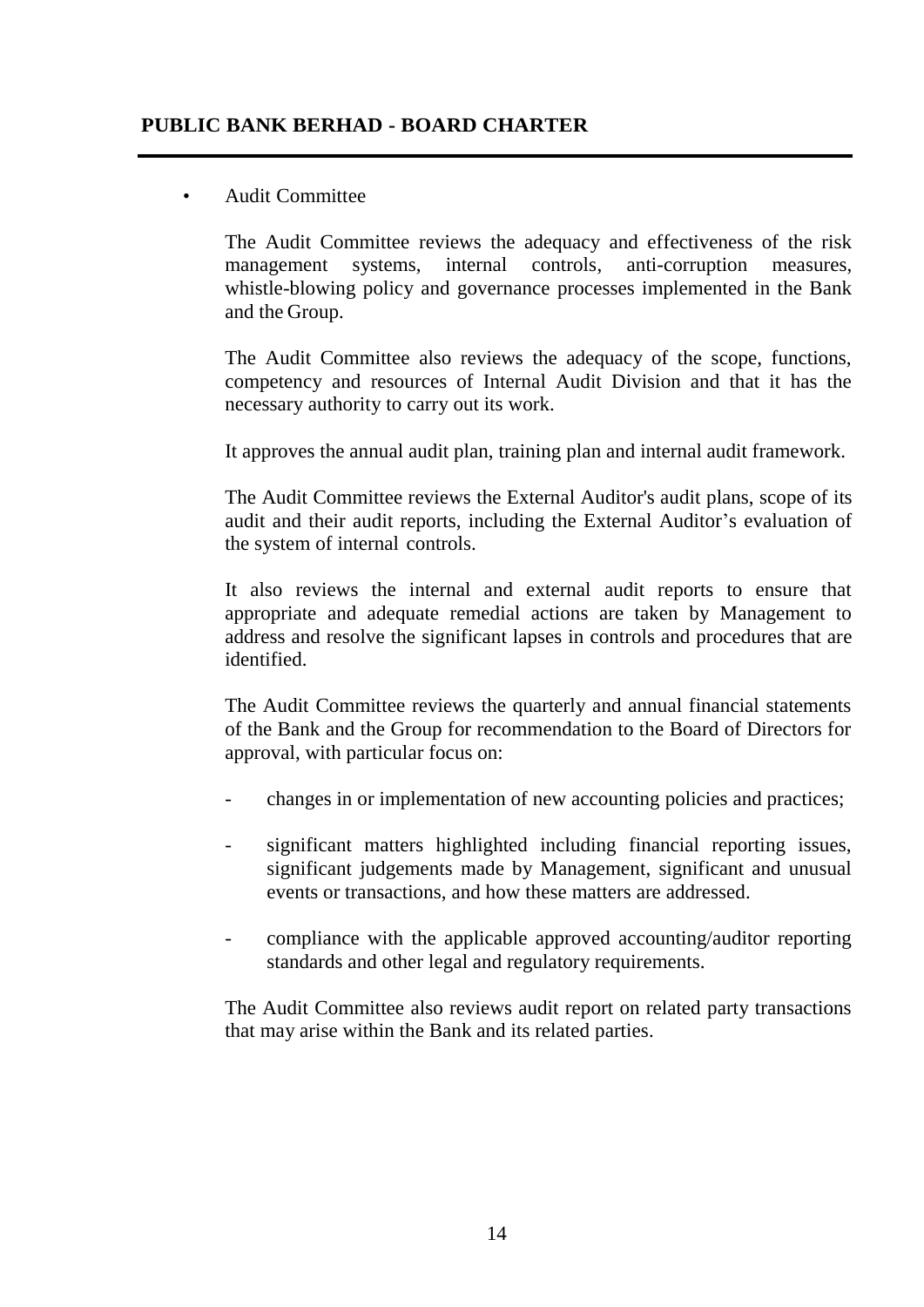• Risk Management Committee

The Risk Management Committee supports the Board in meeting the expectations on risk management in the following areas:

- i. Ensures the Bank's corporate objectives are supported by a sound risk strategy and an effective risk management framework that is appropriate to the nature, scale and complexity of its activities.
- ii. Provides effective oversight of Senior Management's actions to ensure consistency with the risk strategy and policies approved by the Board of Directors including the risk appetite.
- iii. Ensures the risk management framework enables the identification, measurement and continuous monitoring of all relevant and material risks on a group and firm-wide basis, supported by robust management information systems that facilitate the timely and reliable reporting of risks and the integration of information across the institution.
- iv. Ensures risk management is well-integrated throughout the organisation and embedded into the culture and business operations of the Bank.
- v. Ensures the Bank has the appropriate mechanisms in place for communicating risks across the organisation and for reporting risk developments to the Board of Directors and Senior Management.
- vi. Assesses the adequacy and effectiveness of risk management framework and policies relating to the management of information technology (IT*)* risks and cyber risk.
- vii. Understands the Bank's operational and organisational structure and the risks it poses and is satisfied that it is not overly complex or opaque such that it hampers effective risk management.
- viii. Exercises oversight over the Bank's subsidiaries risk management and ensures that appropriate processes are established to monitor the subsidiaries' compliance with the group's risk management policies.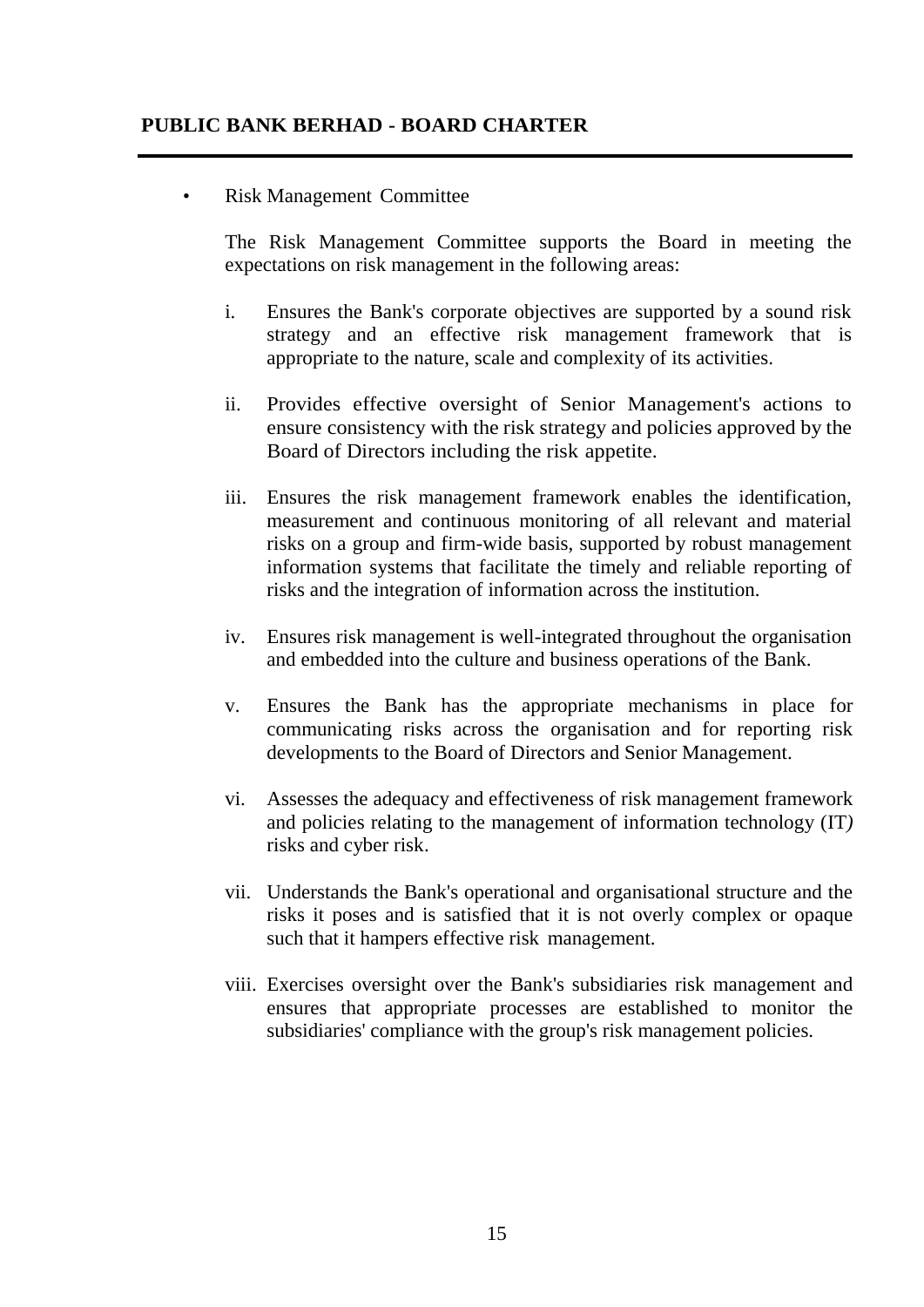The Risk Management Committee supports the Board of Directors in its implementation of a sound remuneration system by examining whether the incentives provided by the remuneration system takes into consideration risks, capital, liquidity and the likelihood of earnings without prejudice to the tasks of the Nomination and Remuneration Committee.

It also co-ordinates with Audit and Compliance Committees to understand how the internal audit work plan and compliance work plan are aligned with the risks that have been identified so as to obtain assurance that the identified risks are managed in an integrated manner.

• Compliance Committee

The Compliance Committee approves policies and methodologies in assessing the compliance risk profile and evaluates the effectiveness of overall management of compliance risks.

The Compliance Committee reviews and concurs with the revisions of the Group's compliance policy and oversees its implementation. It also reviews and approves the Bank's compliance plan.

The Compliance Committee assesses and reviews compliance risk profile to ensure that the overall compliance risk is effectively managed.

It ensures that appropriate infrastructure, resources, processes and systems are in place for compliance risk assessment and supports initiatives that are directed at improving and contributing to the effectiveness of the compliance function.

It also ensures adequate oversight is provided on the overall compliance function of the Bank's subsidiaries.

• Credit Risk Management Committee

The Credit Risk Management Committee assists the Board in its supervisory role on the management of credit risk.

The Credit Risk Management Committee evaluates and assesses the adequacy of strategies to manage the overall credit risk associated with the Bank's activities.

It also oversees the development of credit policies, encompassing all products and businesses ensuring the development of policy manuals and procedures.